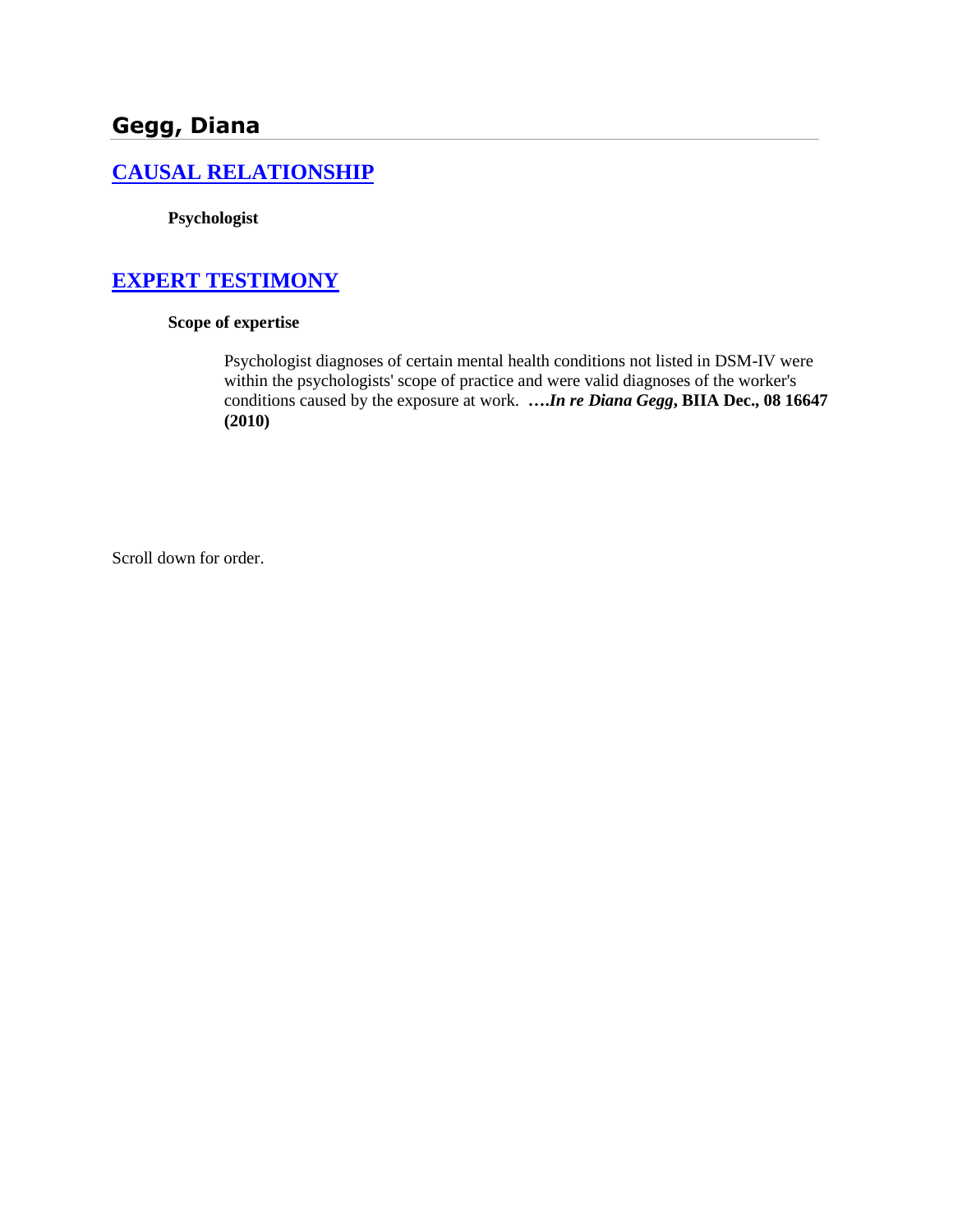## **BEFORE THE BOARD OF INDUSTRIAL INSURANCE APPEALS STATE OF WASHINGTON**

**)**

1 **IN RE: DIANA R. GEGG ) DOCKET NO. 08 16647**

**CLAIM NO. AG-35787 ) DECISION AND ORDER**

APPEARANCES:

2

3 4

5

6

7

9

10

11

12

13 14

19

Claimant, Diana R. Gegg, by Flynn, Merriman, McKennon, P.S., per Robert D. Merriman

8 Employer, Contractors Equipment Maintenance Co., Inc., by Building Industry Association of Washington

Interested Observer, Stephen A. Teller, None

Department of Labor and Industries, by The Office of the Attorney General, per Annika M. Scharosch, Assistant

15 16 17 18 The claimant, Diana R. Gegg, filed an appeal with the Board of Industrial Insurance Appeals on July 17, 2008, from an order of the Department of Labor and Industries dated July 3, 2008. In this order, the Department affirmed a November 6, 2007 order in which it rejected the claim for industrial injury or occupational disease. The Department order is **REVERSED AND REMANDED**.

#### **DECISION**

20 21 22 23 Pursuant to RCW 51.52.104 and RCW 51.52.106, this matter is before the Board for review and decision on a timely Petition for Review filed by the Department, to a Proposed Decision and Order issued on January 8, 2010, in which the industrial appeals judge reversed the July 3, 2008 Department order.

24 25 The Board has reviewed the evidentiary rulings in the record of proceedings and finds no prejudicial error was committed**.** These rulings are affirmed.

26 27 28 29 30 31 32 Our industrial appeals judge remanded the claim to the Department with directions to allow the claim for a July 27, 2007 industrial injury. Ms. Gegg presented evidence that she developed five conditions proximately caused by her industrial injury. Nonetheless, our industrial appeals judge concluded we only have the jurisdiction to determine that one of these conditions was caused by her injury. He remanded her claim to the Department so it could make further determinations regarding the conditions that should be allowed under the claim. We have granted review solely to fully state all five diagnoses of the conditions proximately caused by Ms. Gegg's industrial injury.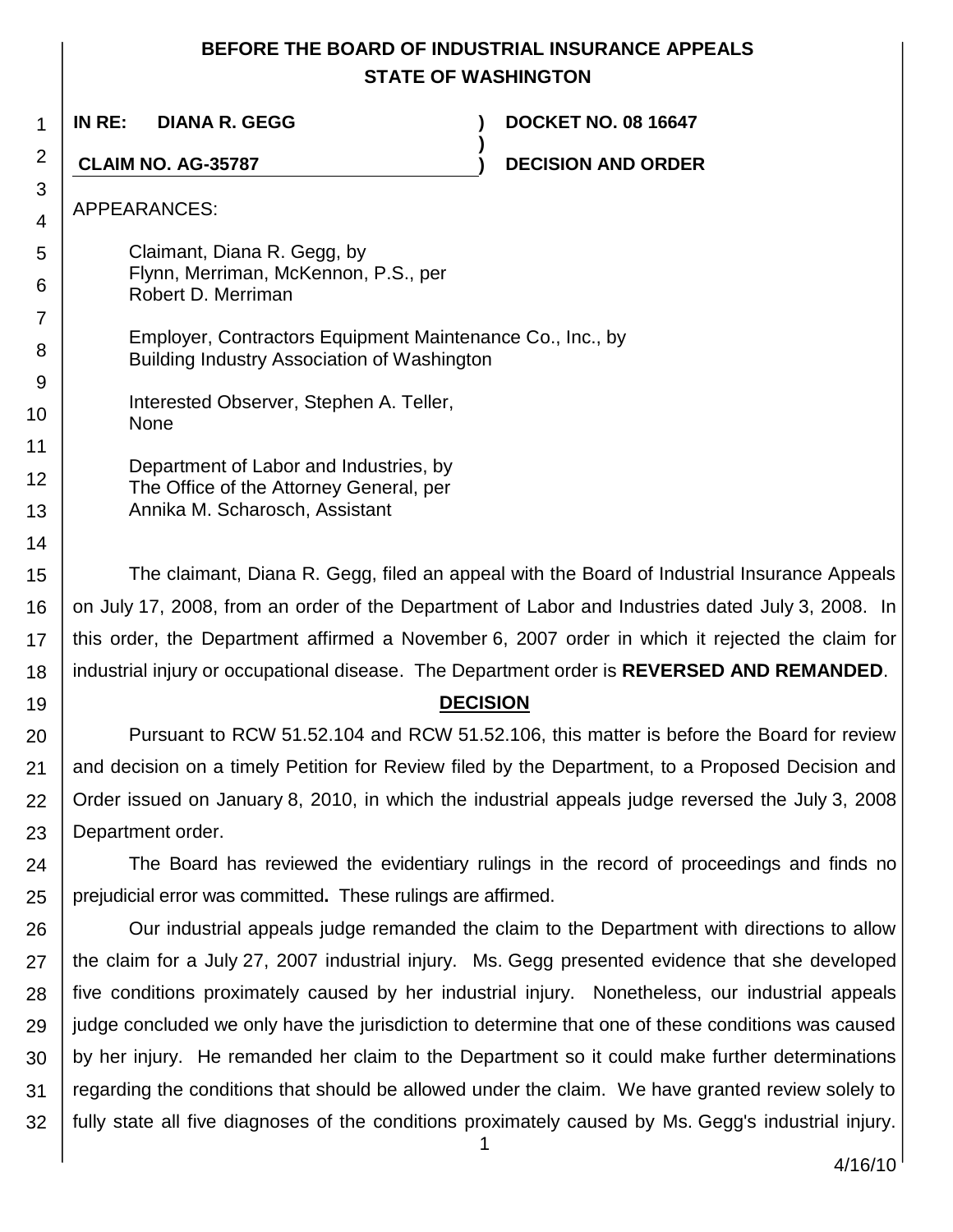1 2 3 4 5 We strongly agree with our industrial appeals judge's decision to allow this claim. We believe we have the jurisdiction to determine all of Ms. Gegg's industrially related conditions. Based on the evidence in our record, we have concluded that all of the five diagnoses made by Raymond M. Singer, Ph.D., are correct and we have ordered the Department to allow the claim for these conditions.

6 7 8 9 10 The evidence in our record strongly supports a conclusion that Ms. Gegg developed organic brain damage and other conditions due to exposure to toxic chemicals that leaked from one of the storage tanks on the Hanford reservation. The Proposed Decision and Order contains a thorough and accurate factual summary, so this decision only contains a summary of the salient facts relevant to our decision.

11 12 13 14 15 16 Prior to July 27, 2007, Ms. Gegg was a highly capable heavy equipment operator. She worked in this capacity from 1974 until August 2007. She had become a supervisor and was highly respected by the men she supervised. At that time, she was around 55 years old and was one of the most competent heavy equipment operators in the Tri-City area. She was in good health: even though she had been previously diagnosed with hypertension, she was taking medication that kept her cholesterol under control. She had no mental health or cognitive impairments.

17 18 19 20 21 22 23 24 25 26 27 On July 27, 2007, workers at Hanford were engaged in an ongoing project of transferring the contents of single shell tanks holding toxic chemicals in the "tank farm" to double shell tanks. At 2:00 a.m., Cheryl A. Edden, a nuclear chemical operator, went to check on a malfunctioning pump being used to transfer the contents of Tank S-102. The precise contents of Tank S-102 are unknown, but it is undisputed that it contained 1,200 to 1,400 toxic chemicals. The tank definitely contained toxic solvents, heavy metals, and radioactive waste. Mary C. DeVany, the industrial hygienist who testified for Ms. Gegg, stated it contained "[s]ome of the most dangerous waste material" anywhere in the United States. DeVany Dep. at 38. Ms. Edden discovered the contents of Tank S-102 had leaked onto the ground: she noted a dark area on the ground when she walked into a "wall of vapor." The Geiger counter on her protective gear went off the charts. The leak clearly contained radioactive emitters.

28 29 30 31 Accordingly, by 2:30 a.m. on July 27, 2007, it was obvious the contents of Tank S-102 had spilled onto the ground right by the tank and vaporized into the air. This was a major spill: 85 to 115 gallons of high-level radioactive and chemical waste spilled, covering a 200 square foot area. Additionally, fumes and gases that had been contained in the tank were released into the air.

32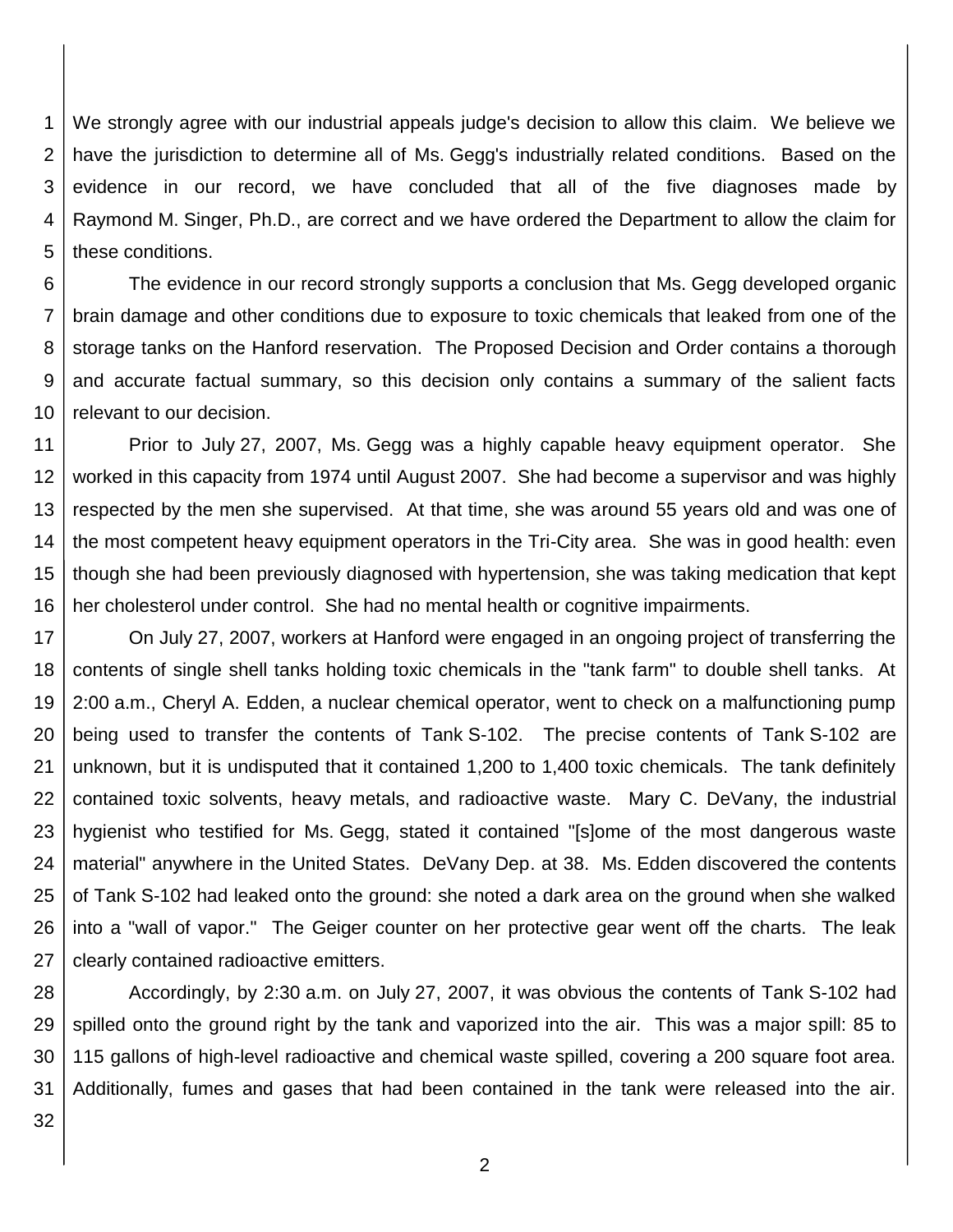1 2 However, no one immediately sounded any alarms, covered the spill, conducted any sampling of the spilled liquid contents, or tested the air space near the spill.

3 4 5 6 7 8 9 10 On July 27, 2007, Ms. Gegg was employed bulldozing land to prepare well pads on which additional tanks would be placed. She arrived at work at 6:00 a.m., about one-half mile away from her jobsite. She drove her bulldozer to the jobsite and arrived there around 6:30 a.m. She worked clearing three pads right outside the southern fence surrounding the tank farm until 10:30 a.m. One of the pads was approximately 600 yards from Tank S-102, and another was only slightly further away. There were light breezes that morning, as well as gusts of wind coming from the direction of Tank S-102. Ms. Gegg reported being covered in dirt as she bulldozed, but also reported smelling strong chemical odors as she worked.

11 12 13 14 15 16 17 18 19 20 At 10:30 a.m., an alarm finally sounded. Ms. Gegg and her construction company coworkers were told to take cover. They were instructed to remain in their vehicles, with the windows shut and the air conditioning off, at a location right outside the eastern boundary of the tank farm. The workers were directed to remain in their vehicles until approximately 1:15 p.m. In other words, they were supposed to remain in small enclosed spaces in the direct sun on July 27, 2007, without opening their windows or using ventilation, for almost three hours. Ms. Gegg took cover in the cab of a truck driven by Woodruff R. Stanley, Jr.: they both smelled strong odors of ammonia and other chemical fumes. They had to open their window during this three-hour period because it was hot. Expert witnesses confirmed the odors Ms. Gegg and her coworker smelled were consistent with toxic chemicals contained in Tank S-102.

21 22 23 24 25 26 27 28 29 30 31 Around 1:15 p.m., Ms. Gegg was allowed to leave and go into a building just outside Hanford's east entrance. Soon afterward, she was transported to a medical clinic approximately 45 minutes away. She remained in the clinic until 5:00 or 6:00 p.m. By then, she began feeling serious symptoms consistent with chemical exposure, including severe nausea, abdominal pain, dizziness, and disorientation. Blood tests taken at the clinic showed Ms. Gegg had elevated liver enzymes, consistent with an exposure to toxic chemicals, according to Ms. DeVany. By the evening, Ms. Gegg had developed a severe headache, which lasted for several days. She was unable to work for more than 2 half-days following the spill, because of her headache and "flu-like" symptoms. As time passed, she has developed more serious chronic cognitive and mental health symptoms. Dr. Singer testified her symptoms are consistent with organic brain damage due to exposure to toxic substances. Ms. Gegg's life has been upended since July 27, 2007. She has

32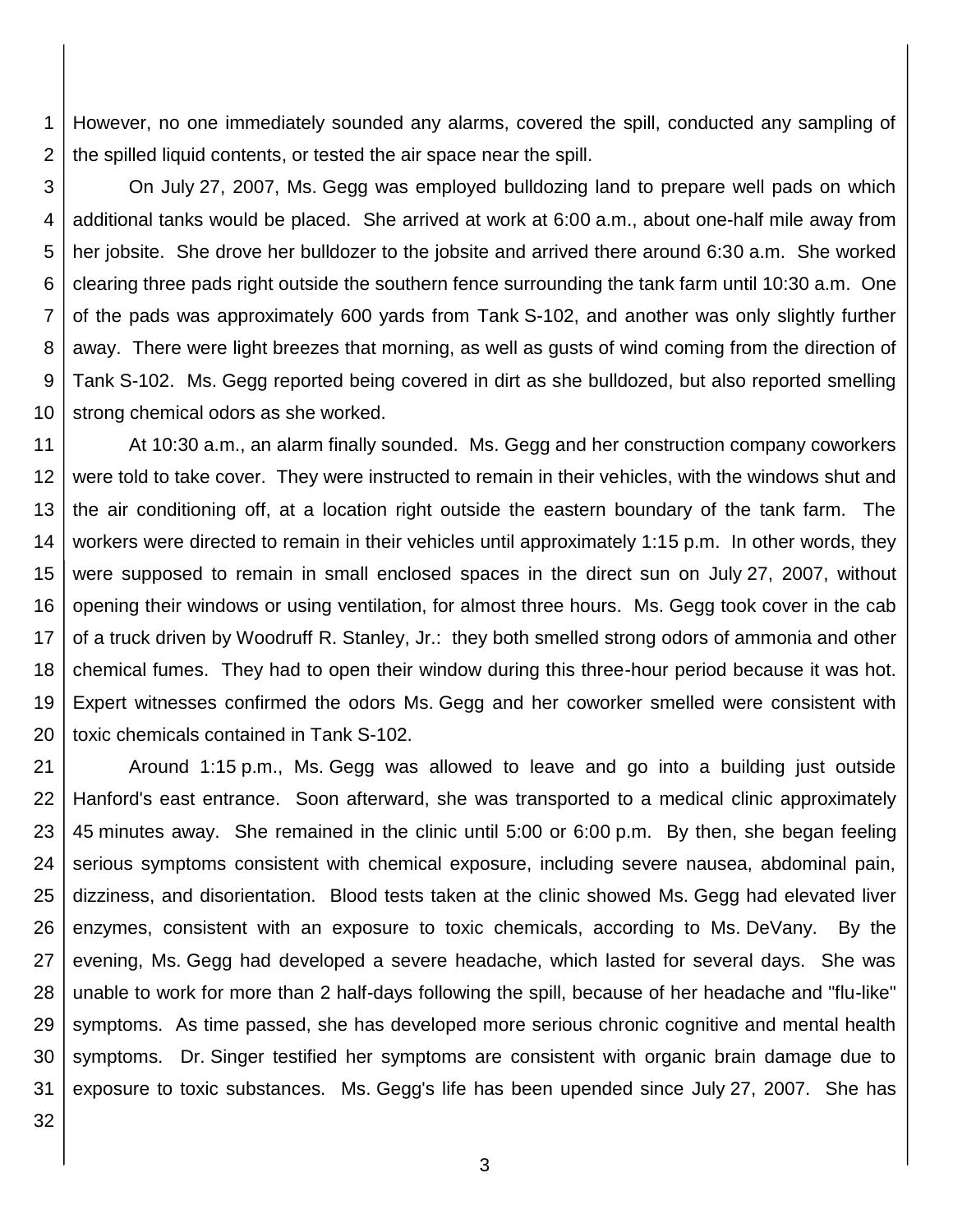1 2 been unable to work or pursue numerous hobbies she previously enjoyed, and she has major emotional problems that impair her relationships with her family and friends.

3 4 5 6 7 8 9 10 11 12 13 The Department's case relies primarily on a flawed study conducted by CH2M, which concluded that neither the fumes nor the chemicals spilled out of Tank S-102 could have reached Ms. Gegg. There were numerous flaws in this study. For example, the study assumes there was no wind on July 27, 2007, when weather data clearly showed it was breezy, with wind gusts. The study was based on very limited sampling. Only two toxic chemicals were tested in air sampling, which was conducted on the afternoon of July 27, 2007. No testing of the liquid contents of the spill was done. Soil testing of the contaminated area was not conducted until November 2007, approximately four months later. Again, that testing was limited: only soil within 10 meters of the spill was tested. We agree with our industrial appeals judge's determination that Ms. DeVany's testimony effectively undermined the testimony of the Department's experts, because they relied on the flawed CH2M study.

14 15 16 17 18 19 20 21 22 23 24 25 26 27 28 29 We found the testimony of Ms. Gegg's expert witnesses very persuasive. Ms. DeVany and Dr. Singer are both very well-qualified, and there is a credible factual basis for their opinions. In short, Ms. Gegg has major cognitive and emotional impairments, consistent with exposure to toxic chemicals. Ms. Gegg was clearly exposed to fumes stemming from the leak at Tank S-102, because she and her coworkers could smell the fumes. She also was possibly exposed to windborne dust to which chemicals had adhered. She developed symptoms consistent with exposure to toxic chemicals by the afternoon of July 27, 2007. There is simply no other causative agent other than the chemical spill that could account for her symptoms. We do not believe she simultaneously developed unrelated mental health disorders (anxiety and panic attacks) starting on July 27, 2007, as suggested by Dennis Stumpp, M.D., the Department's medical witness. Although we cannot specify the toxins which caused Ms. Gegg's symptoms, Tank S-102 definitely contained dangerous chemicals and radioactive waste materials. There is credible expert testimony tying Ms. Gegg's mental health and cognitive impairments to her exposure to chemicals released from Tank S-102. Accordingly, her claim should be allowed, even though we cannot specify which toxins caused Ms. Gegg's symptoms. *Intalco Aluminum Corp. v. Department of Labor & Indus.,* 66 Wn. App. 644 (1992*), review denied,* 120 Wn.2d. 1031 (1993).

30 31 The only remaining question we must address involves our authority to determine which conditions should be allowed in our order. Our judge believed we only had authority to adopt one of

32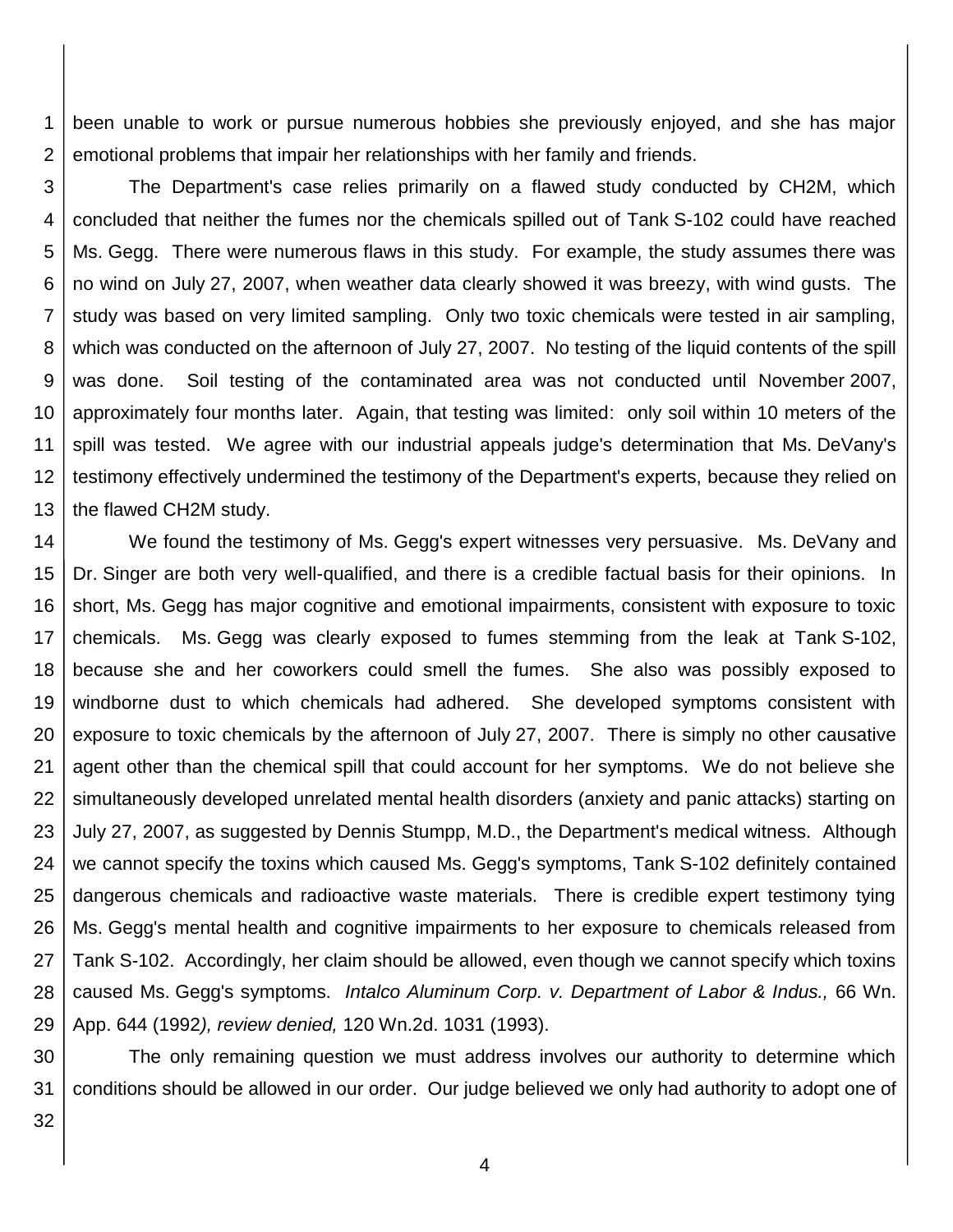1 2 the five diagnoses made by Dr. Singer of Ms. Gegg's industrially related conditions. We believe we have the authority to adopt all five of his diagnoses.

3 4 5 6 7 8 9 In an appeal from an order rejecting the claim, we clearly have the jurisdiction to determine which conditions were proximately caused by the industrial injury. *In re Darlene Ross,* BIIA Dec., 88 4379 (1990). Both parties presented testimony regarding the correct diagnoses and causes of Ms. Gegg's mental health and cognitive problems. We therefore not only have the authority, but also the duty, to make a complete determination of which conditions were industrially related. RCW 51.52.104 and RCW 51.52.106 require our decisions to contain findings and conclusions regarding each contested issue.

10 11 12 13 14 15 16 17 18 19 20 21 22 23 24 25 26 27 28 29 30 31 32 We have concluded that all five of Dr. Singer's diagnoses for Ms. Gegg's industrially related conditions are appropriate. Accordingly, we order the Department to allow all these conditions in this claim. Our industrial appeals judge limited allowance to a condition diagnosed as substance-induced dementia. He did not include conditions that he believed were not listed in the DSM-IV or because they were, in fact, not listed in the DSM-IV. There are two reasons this is incorrect. First, two of the diagnoses made by Dr. Singer are found in DSM-IV. Dr. Singer also diagnosed Ms. Gegg as having developed an avoidant personality disorder due to her chemical exposure, and this is a diagnosis found in DSM-IV. Our record confirms that Dr. Singer's remaining three diagnoses of Ms. Gegg's industrially related conditions are also valid. Neuropsychologists such as Dr. Singer are commonly used to diagnose and treat brain disorders stemming from either toxic exposure or a brain injury. DSM-IV contains diagnoses used by many types of mental health professionals, but it is published by the American Psychiatric Association. As such, it contains diagnoses originating from the work of psychiatrists, and may not contain all the diagnoses appropriate for individuals exposed to toxic chemicals. Dr. Singer testified Ms. Gegg had also developed toxic encephalopathy, an organic brain dysfunction, and neurotoxicity syndrome due to her chemical exposure. Kenneth R. Still, Ph.D., a toxicologist and industrial hygienist who testified for the Department, was familiar with all three of these neuropsychological diagnoses. Both Dr. Singer and Dr. Still defined these conditions similarly in their testimony. Neurotoxicity syndrome involves harm to the nervous system from chemical exposure; organic brain syndrome involves dysfunction of neuropsychological functions due to brain damage; and toxic encephalopathy involves brain changes caused by a toxin. These diagnoses are therefore clearly accepted and used by neuropsychologists and toxicologists. Dr. Still did not dispute the general validity of these diagnoses, he disputed their appropriateness in this particular case. As stated above, we found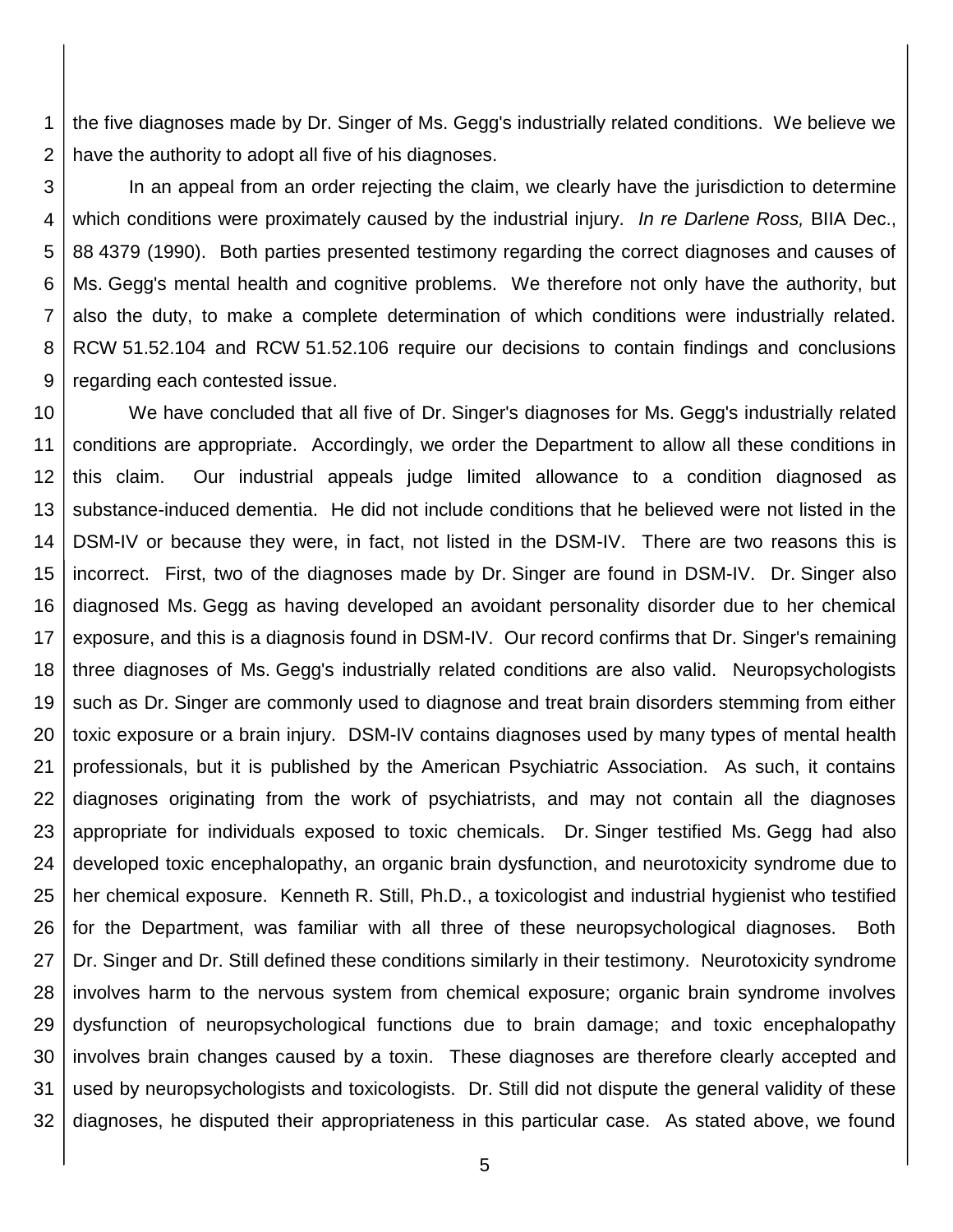1 2 Dr. Singer's testimony persuasive and therefore believe all five of his diagnoses accurately describe Ms. Gegg's industrially related conditions.

3 4 5 6 7 We have therefore amended Finding of Fact No. 7 and Conclusion of Law No. 3 in the Proposed Decision and Order. We also have corrected Finding of Fact No. 4 to clarify when and where Ms. Gegg first developed symptoms consistent with her toxic exposure. With these corrections, we adopt the remaining findings and conclusions in the Proposed Decision and Order as our own.

#### **FINDINGS OF FACT**

9 10 11 12 1. The claimant, Diana R. Gegg, filed an Application for Benefits with the Department of Labor and Industries on October 11, 2007, in which she alleged she sustained an industrial injury on July 27, 2007, during the course of her employment with Contractors Equipment Maintenance Co., Inc.

8

20

21

22

23

24

25

26

27

28

29

30

31

- 13 14 15 On November 6, 2007, the Department issued an order in which it rejected the claim as neither an industrial injury nor an occupational disease. On January 2, 2008, Ms. Gegg appealed this order. On January 10, 2008, the Department issued an order in which it reassumed jurisdiction over the claim.
- 16 17 18 19 On July 3, 2008, the Department issued an order in which it affirmed its prior order of November 6, 2007. Ms. Gegg filed a Notice of Appeal from this order on July 17, 2008. On August 5, 2008, the Board granted the claimant's appeal under Docket No. 08 16647, and agreed to hear the appeal.
	- 2. On July 27, 2007, Ms. Gegg was employed by Contractors Equipment Maintenance Co., Inc., as a heavy equipment operator. Her shift began at 6:00 a.m. Earlier that day, at approximately 2:00 a.m., a spill of chemical waste from a tank, No. S-102, containing nuclear waste product and toxic chemicals, had occurred near Ms. Gegg's work location. When she started her shift, and until a take cover alarm went off at 10:30 a.m., she was unaware of the spill.
		- 3. On July 27, 2007, during her morning shift, Ms. Gegg was driving a bulldozer to move dirt. This machine did not have an enclosed cab. Ms. Gegg had no protective gear or clothing. The work was kicking up dust. Ms. Gegg was working downwind from the spill, as close as 600 yards from it. She noticed the smell of ammonia and chlorine.
	- 4. At 10:30 a.m. on July 27, 2007, a take cover alarm went off. Ms. Gegg entered the closed cab truck of a coworker, Woodruff Stanley, remaining there until approximately 1:15 p.m. During this period, Ms. Gegg and Mr. Stanley had to open their windows occasionally to ventilate the cab and to talk to coworkers.